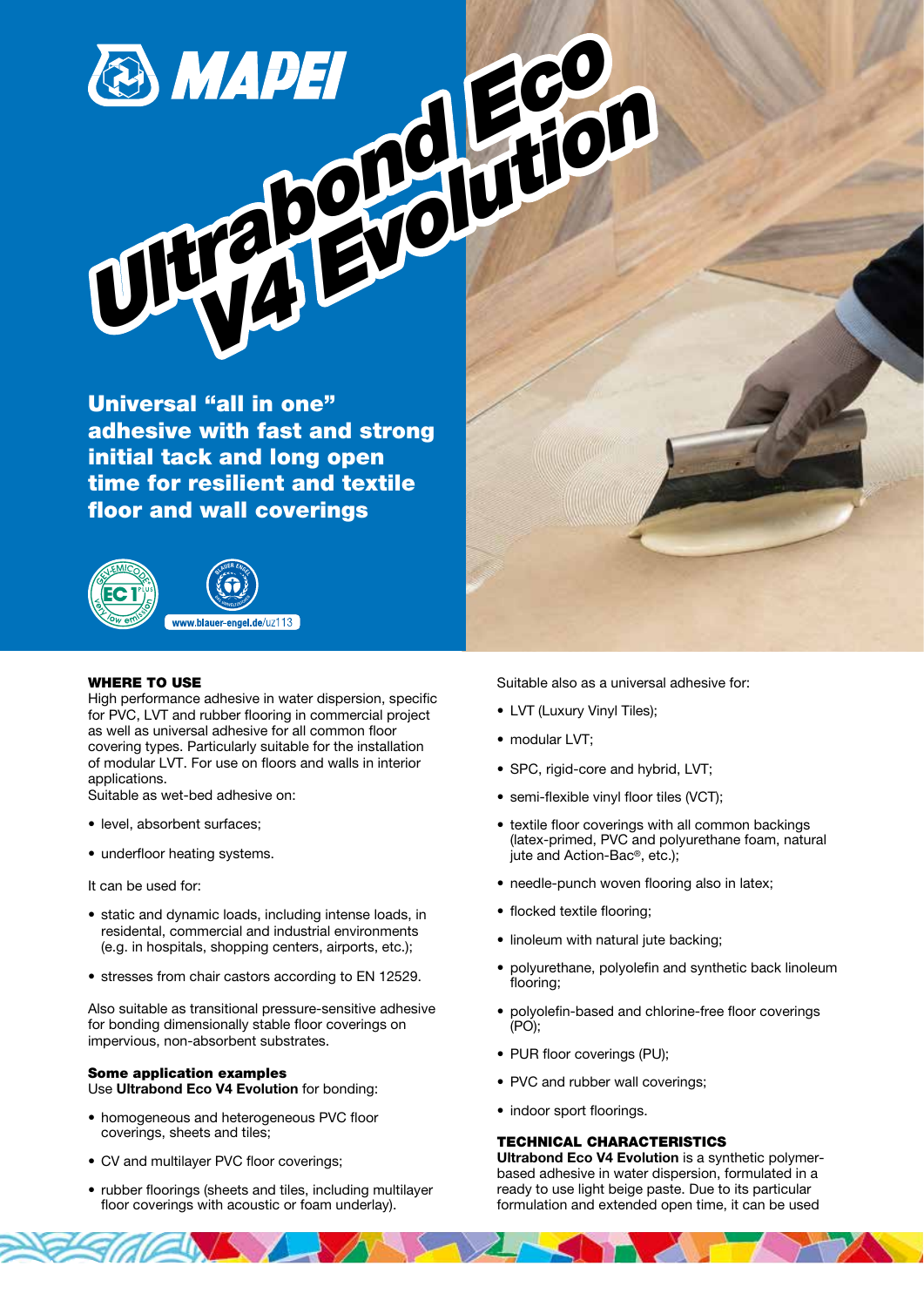



Installation of MODULAR LVT with Ultrabond Eco V4 Evolution



Installation of RUBBER with Ultrabond Eco V4 Evolution



Installation of homogeneous PVC with Ultrabond Eco V4 Evolution

# TECHNICAL DATA (typical values)

| <b>PRODUCT IDENTITY</b>                                                                                                                                                                 |                                                                                                                       |
|-----------------------------------------------------------------------------------------------------------------------------------------------------------------------------------------|-----------------------------------------------------------------------------------------------------------------------|
| <b>Consistency:</b>                                                                                                                                                                     | creamy paste                                                                                                          |
| Colour:                                                                                                                                                                                 | pale beige                                                                                                            |
| Density (g/cm <sup>3</sup> ):                                                                                                                                                           | 1.20                                                                                                                  |
| pH:                                                                                                                                                                                     | 7.70                                                                                                                  |
| - EMICODE:<br>- Blauer Engel:                                                                                                                                                           | EC1 Plus - very low emissions<br><b>DE-UZ 113</b><br>For further information please refer to the Safety<br>Data Sheet |
| APPLICATION DATA (at +23°C - 50% U.R.)                                                                                                                                                  |                                                                                                                       |
| <b>Application temperature range:</b>                                                                                                                                                   | from $+15^{\circ}$ C to $+35^{\circ}$ C                                                                               |
| <b>Waiting time:</b>                                                                                                                                                                    | 10-20 minutes (30-40 minutes on not absorbent<br>substrates)                                                          |
| Open time:                                                                                                                                                                              | 60-70 minutes on absorbent substrates<br>120 minutes on non-absorbent substrates                                      |
| Set to light foot traffic:                                                                                                                                                              | 3-5 hours                                                                                                             |
| <b>Ready for use:</b>                                                                                                                                                                   | 24-48 hours                                                                                                           |
| <b>FINAL PERFORMANCES DATA</b>                                                                                                                                                          |                                                                                                                       |
| PEEL 90° adhesion test according to EN 1372<br>$(N/mm)$ :<br>- homogeneous PVC:<br>- heterogeneous PVC:<br>- LVT:<br>– rubber:<br>- linoleum:<br>- carpet with Action Bac <sup>®:</sup> | in compliance with EN 14259                                                                                           |

as wet-bed adhesive for all kind of floorings on absorbent substrates, as well as transitional pressure-sensitive adhesive for bonding dimensionally stable floor coverings on impervious, non absorbent substrates.

Product Properties:

- very easy to apply;
- extended open time;
- fast and stroing initial tack;
- excellent wetting of the floor coverings' backing;
- very high peel strength;
- good dimensional stability;
- exposure to castor wheels in accordance with EN 12529;
- not inflammable;
- EMICODE EC1 Plus (very low emission);

– Blauer Engel - DE-UZ113.

#### RECOMMENDATIONS

- Install in recommended temperatures, normally between +15°C and +35°C.
- Do not install on substrates not protected from rising damp.
- Use reactive adhesives (such as Adesilex G19, Adesilex G20 or Ultrabond Eco MS 4 LVT) in the event of extreme temperatures due to solar radiation, intense mechanical stress by lift truck, forklift, etc. or moisture from above (in particular when the floor coverings are not welded or sealed).

#### APPLICATION PROCEDURE Preparation of the substrate

Substrates must be dry, level, sound, mechanically strong, free of dust, loose particles, cracks, paints, wax, oil, rust, traces of gypsum or other products that can interfere with bonding. On non-absorbent substrates, apply a smoothing compound to a minimum thickness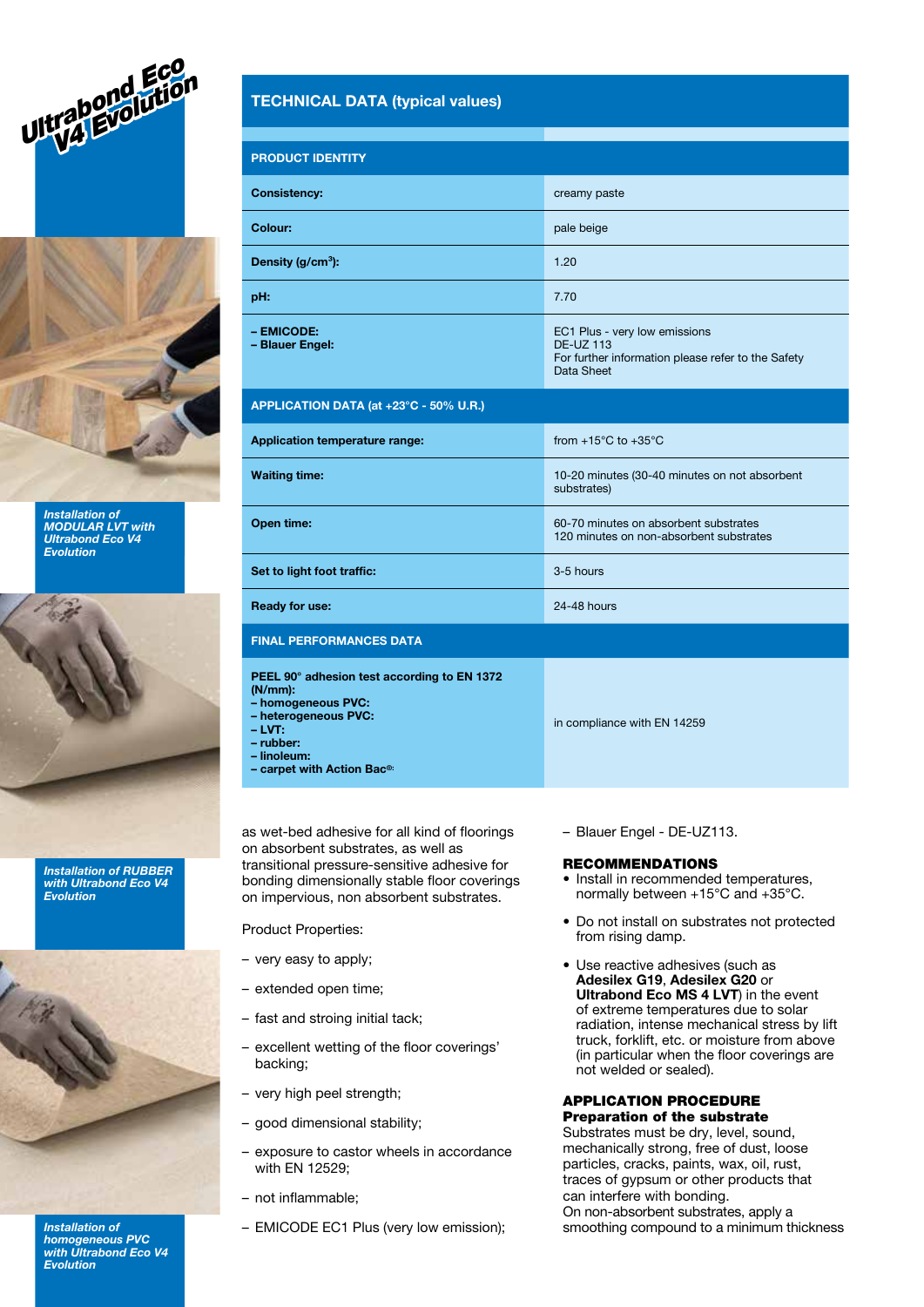of 2 mm; alternatively, in case of dimensionally stable floorings, use the product as a "pressure sensitive", that is, apply the floor covering after the water has evaporated off and the film of adhesive is touch-dry but still tacky (after approx. 30-40 minutes).

# The moisture content must be the one foreseen by the regulations of each country.

It is essential to make sure there is no rising damp present. Un-bonded screeds laid over light-weight concrete or over insulation and screeds laid directly onto earth must be separated by a vapour barrier to prevent rising damp.

To repair cracks in the substrate, consolidate and waterproof screeds, form new fast-drying screeds and level uneven substrates, please refer to the relevant Technical Documentation or contact the Technical Services Department.

### Acclimatisation

Before starting the installation, make sure that the floor or wall covering and the substrate are acclimatised to the recommended temperatures and R.H.

# Spreading the adhesive

Ultrabond Eco V4 Evolution is ready to use and does not need any preparation. Before using, stir the adhesive in the bucket. Apply the adhesive evenly to the substrate with a suitable notched trowel.

When installing thin wall coverings, a long nap roller may be used alternatively (ensure the wetting of the backing material is warranted).

#### Installing the flooring

Follow the manufacturer's instructions Wet bonding (on absorbent substrates) Leave a waiting time (10-20 minutes) according to the application quantity, climatic conditions, substrate absorbency and type of covering. Only apply as much adhesive as can be covered within the open time and with good transfer to the backing of the covering. Place the floor covering into the still wet adhesive bed: the adhesive ridges have to be impressed. Take care to avoid air pockets and carefully rub the floor covering down to ensure good adhesive transfer to the backing. Avoid excessive stress at the seams. After installing the floor covering, it is always necessary to carefully roll it down again or to firmly rub it down.

Note: waiting and open time may vary depending on temperature, relative humidity and absorbency of the substrate. They will be shorter at higher temperatures and lower humidity, but longer at lower temperatures, higher humidity and with low-absorbent substrates.

Pressure sensitive bonding (only for dimensionally stable floor coverings on impervious substrates)

Only in case of thin or solid color floor coverings, pass a nap roller onto, the ridges of the still wet adhesive in order to impress them, before allowing the adhesive to air-dry until it has taken on a uniformly

yellowish-transparent colour (approx. 30-40 minutes); it is recommended to test with a finger to make sure it is touch-dry but still tacky.

When installing impervious sheet floor coverings, the Double Drop technique can be used to reduce the time taken waiting for the adhesive to dry. Lay the floor covering on the wet adhesive, press all over to achieve transfer, then pull it back exposing the adhesive. Leave until the adhesive has dried to a firm tack before replacing the flooring accurately in position.

#### Cleaning

While still wet. Ultrabond Eco V4 Evolution can be cleaned from floor coverings, tools and clothings with water. When dry, clean with alcohol or a suitable solvent.

# **CONSUMPTION**

Consumption varies with uniformity of substrate, the back of the flooring and type of trowel used.

MAPEI trowel no. 1: approx. 250-300 g/m<sup>2</sup> MAPEI trowel no. 2: approx. 350-400 g/m<sup>2</sup> Roller: approx. 200 g/m<sup>2</sup> Notch TKB A1/A2: approx. 200-300 g/m<sup>2</sup><br>Notch TKB B1: approx. 300-350 g/m<sup>2</sup> Notch TKB B1: approx. 300-350 g/m<sup>2</sup><br>Notch TKB B2: approx. 350-450 g/m<sup>2</sup> approx. 350-450 g/m<sup>2</sup>

#### PACKAGING

Ultrabond Eco V4 Evolution is available in 1, 5 and 16 kg drums.

# **STORAGE**

Under normal conditions, Ultrabond Eco V4 Evolution is stable for at least 12 months in its original sealed packaging. Avoid prolonged exposure to frost.

#### SAFETY INSTRUCTIONS FOR PREPARATION AND APPLICATION Ultrabond Eco V4 Evolution is not

considered dangerous according to the current regulation regarding the classification of mixtures. It is recommended to wear protective gloves and goggles and to take the usual precautions for the handling of chemicals.

For further and complete information about the safe use of our product please refer to the latest version of our Safety Data Sheet.

Keep out of the reach of children. Ensure good ventilation during and after use and drying. Do not eat, drink or smoke when using this product. In case of contact with skin or eyes, rinse immediately with plenty of water. Do not allow product to reach sewage system, water course or soil. Clean tools with soap and water immediately after use. Give only empty containers to recycling. Dried product residues may be disposed of as domestic waste. Product contains BIT and CIT/MIT (3:1). For information for allergic people or the technical data sheet, please call at +39/02/37673.1.

The product contains: water, mineral filler, binders, plasticizer, preservatives (Vdl-RL 01/June 2018).

PRODUCT FOR PROFESSIONAL USE.



Installation of polyurethane-based flooring with Ultrabond Eco V4 Evolution



Installation of LVT with Ultrabond Eco V4 Evolution



Installation of Linoleum with Ultrabond Eco V4 Evolution